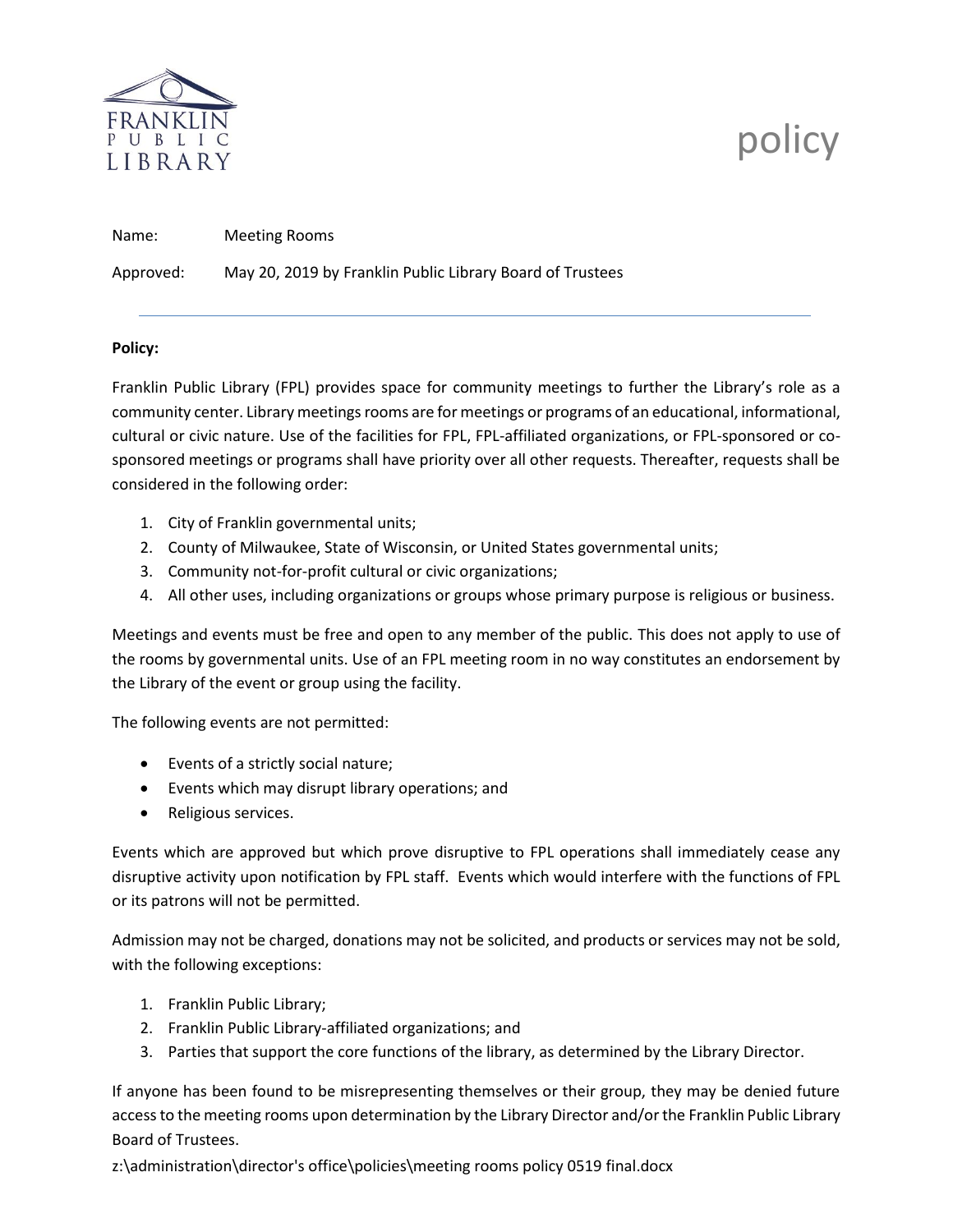- Hours of Operation
	- $\circ$  The FPL meeting rooms may only be used during normal Franklin Public Library operating hours, with meetings to begin no less than 15 minutes after the library opening, except at the discretion of the Library Director. This includes setup and clean up. All groups must vacate the meeting rooms 15 minutes prior to library closing.
- Fees
	- $\circ$  Fees shall be charged to ALL groups using the Fadrow Room(s)<sub>7</sub> and/or the Sievert Conference Room, with the following exceptions:
		- **Franklin Public Library;**
		- Franklin Public Library-affiliated organizations;
		- City of Franklin, Milwaukee County, State of Wisconsin, and units of the Federal government;
		- **Public School Systems serving Franklin; and**
	- o Exceptions as determined by the Library Director.

## **Fadrow Room(s)**

- o For profit located in Franklin:
	- $\blacksquare$  \$40 per room section for up to 4 hours in a day;
	- **550 per room section for 4 or more hours in a day;**
	- **515 for use of kitchen;**
	- **510 for use of A/V equipment (microphones/laptops/projector).**
- o For profit located outside Franklin:
	- **580 per room section for up to 4 hours in a day;**
	- **5100 per room section for 4 or more hours in a day;**
	- \$25 for use of kitchen;
	- $\overline{ }$  \$20 for use of A/V equipment (microphones/laptops/projector).
- o Nonprofit 501(c)3 located in Franklin:
	- $\overline{\phantom{a}}$  \$20 per room section for up to 4 hours in a day;
	- $\overline{\phantom{a}}$  \$30 per room section for up to 4 hours in a day;
	- **515 for use of kitchen;**
	- **510 for use of A/V equipment (microphones/laptops/projector).**
- o Nonprofit 501(c)3 located outside Franklin:
	- **540 per room section for up to 4 hours in a day;**
	- **50 per room section for 4 or more hours in a day;**
	- **515 for use of kitchen;**
	- $\overline{ }$  \$10 for use of A/V equipment (microphones/laptops/projector).

### **Sievert Conference Room**

- o For profit located in Franklin:
	- $\blacktriangleright$  \$20.00 for up to 4 hours in a day;
	- \$30.00 for 4 or more hours in a day;
	- **510 for use of A/V equipment (laptop/projector).**
- z:\administration\director's office\policies\meeting rooms policy 0519 final.docx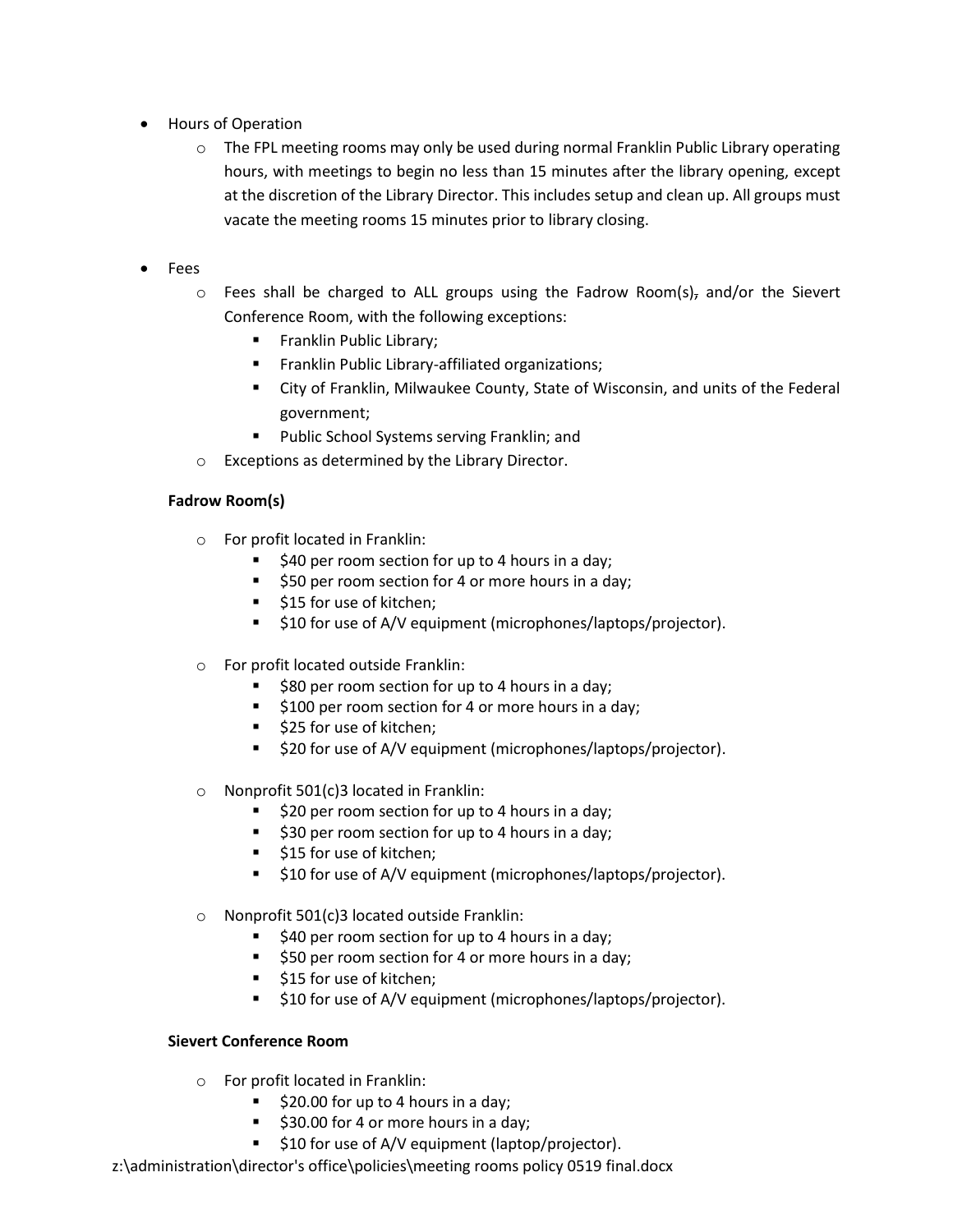- o For profit located outside Franklin:
	- $\overline{\phantom{a}}$  \$30 for up to 4 hours in a day;
	- $\overline{\phantom{a}}$  \$40 for 4 or more hours in a day;
	- **515 for use of A/V equipment (laptop/projector).**
- o Nonprofit 501(c)3 located in Franklin:
	- $\overline{\phantom{a}}$  \$10 for up to 4 hours in a day;
	- $\overline{\phantom{a}}$  \$20 for 4 or more hours in a day;
	- **55 for use of A/V equipment (laptop/projector).**
- o Nonprofit 501(c)3 located outside Franklin:
	- $\overline{\phantom{a}}$  \$15 for up to 4 hours in a day;
	- \$20 for 4 or more hours in a day;
	- $\blacksquare$  \$10 for use of A/V equipment (laptop/projector).

## **Additional Information***:*

- Available Rooms
	- o Sievert Conference Room: Board table seats 10; room capacity is 16
	- o Fadrow Room A (East Room): Auditorium seating for 70; Classroom Seating for 36
	- o Fadrow Room B (West Room): Auditorium seating for 40; Classroom Seating for 24
	- o Fadrow Rooms A & B: Auditorium Seating for 175; Classroom seating for 90\*

\*FPL has 175 chairs and 30 tables for the Fadrow Rooms.

- Use of Facilities and Equipment
	- o Rooms shall be setup by FPL staff whenever possible.
	- o Special setup requests must be addressed when the room is reserved.
	- $\circ$  If users change the room setup, the room shall be returned to its original condition at the end of use.
	- o Audiovisual equipment shall be made available upon request, if available.
	- $\circ$  Any and all supplies and equipment used by the group that has reserved a meeting room must be brought in the day of the event and removed immediately following the event.
- Reservations
	- $\circ$  Fadrow Room(s) and the Sievert Conference Room may be reserved by contacting the FPL Meeting Room Coordinator at 414-425-8214, x6603, or by email at [FPLMeetingRooms@mcfls.org,](mailto:FPLMeetingRooms@mcfls.org) or by completing a Meeting Room Scheduling Request Form, available online a[t www.FranklinPublicLibrary.org](http://www.franklinpubliclibrary.org/) or at the Adult Information Desk. The Meeting Room Coordinator or designee will confirm all reservations.
	- $\circ$  Meetings may be scheduled up to four (4) months in advance. Refunds will not be given with less than 24-hours notice.
	- o Groups may not reserve rooms more than 12 times per calendar year.
	- o FPL reserves the right to cancel scheduled and confirmed bookings of all or part of the Fadrow Room(s) upon seven (7) days' notice, and of the Sievert Conference Room upon 24-hours' notice.
- z:\administration\director's office\policies\meeting rooms policy 0519 final.docx